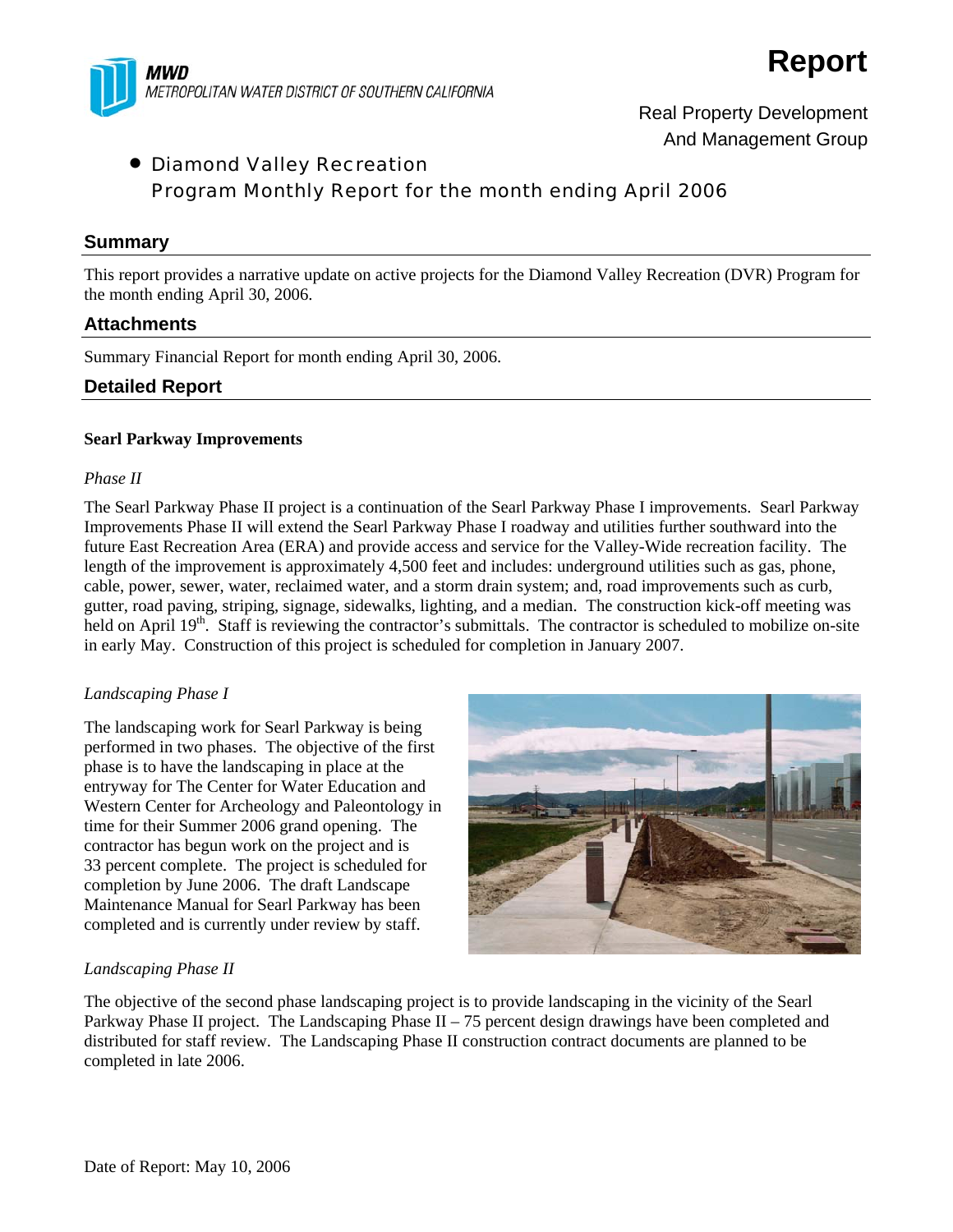## Board Report (Diamond Valley Recreation Program Monthly Report for the month ending April 2006)

#### *Sewer Crossing Protection*

Part of the Searl Parkway Phase I improvements included the installation of sewer line service for the ERA. The connection to the existing sewer trunk line is off-site and the alignment runs north from the Searl Parkway and Domenigoni intersection, through the North Property, and crosses the Salt Creek Channel. This connection is required to provide service for Metropolitan's existing and future tenants. Improvements to protect the sewer line from future storm erosion will be completed by District forces prior to the next rainy season.

#### **East Marina Improvements**

## *East Marina Utilities*

Utilities for the East Marina are currently being provided by importing water, exporting out sewage, operating an electrical generator to provide power, and using non-land line (low reliability) service for telephone communications. The objective of the East Marina Utilities Project is to upgrade the existing facility by providing permanent utilities to the facility, thus enhancing recreational and economic opportunities. Due to uncertainties as to the final physical layout of the East Marina and its amenities, the utility design will not include a storm drain system. The utility corridors will include power, water, sewer, and communication lines. The consultant has provided a draft report for the best alternative utility line alignment to the East Marina and a preliminary cost estimate to construct the utility improvements. The draft report is currently under review. Staff plans to present a recommended alignment for the utility improvements and request authorization to proceed with all work necessary prior to award of a construction contract at the June 2006 Board meeting.

## *Marina Dock Facilities and Wave Attenuator*

Two capital improvements projects are currently needed to protect existing facilities and equipment as well as increase the efficiency of the recreation operations at the east marina. The first project is to develop plans for new boat docks, which are needed to protect and manage Metropolitan's fleet of 50 rental boats and pontoons. An additional 25 slips will be constructed to provide slips for public use. The next project is a second wave attenuator, which will provide protection for the existing ramp and the new boat docks. Staff is working with a consultant to develop an economical and flexible approach, to allow room for future growth at the Marina. Staff plans to present proposals for these two projects and request authorization to proceed with all work necessary prior to award of construction contract at the June 2006 Board meeting.

#### **Trails Program**

## *Lakeview Trails*

Thanks to the combined efforts of Metropolitan staff, consultants and concessionaires, the loop trail near the marina is now open on a temporary basis. Over the next two months, the loop will provide a "nature walk" highlighted by the seasonal bloom of wild flowers.



## *DVL-to-Lake Skinner Trails*

A consultant, with an existing agreement, has been chosen, to plan a potential trail alignment from the East Recreation Area up to the Lakeview Trail as part of the proposed DVL-to-Lake Skinner Trail. A kick-off meeting is scheduled for May  $17^{\text{th}}$ .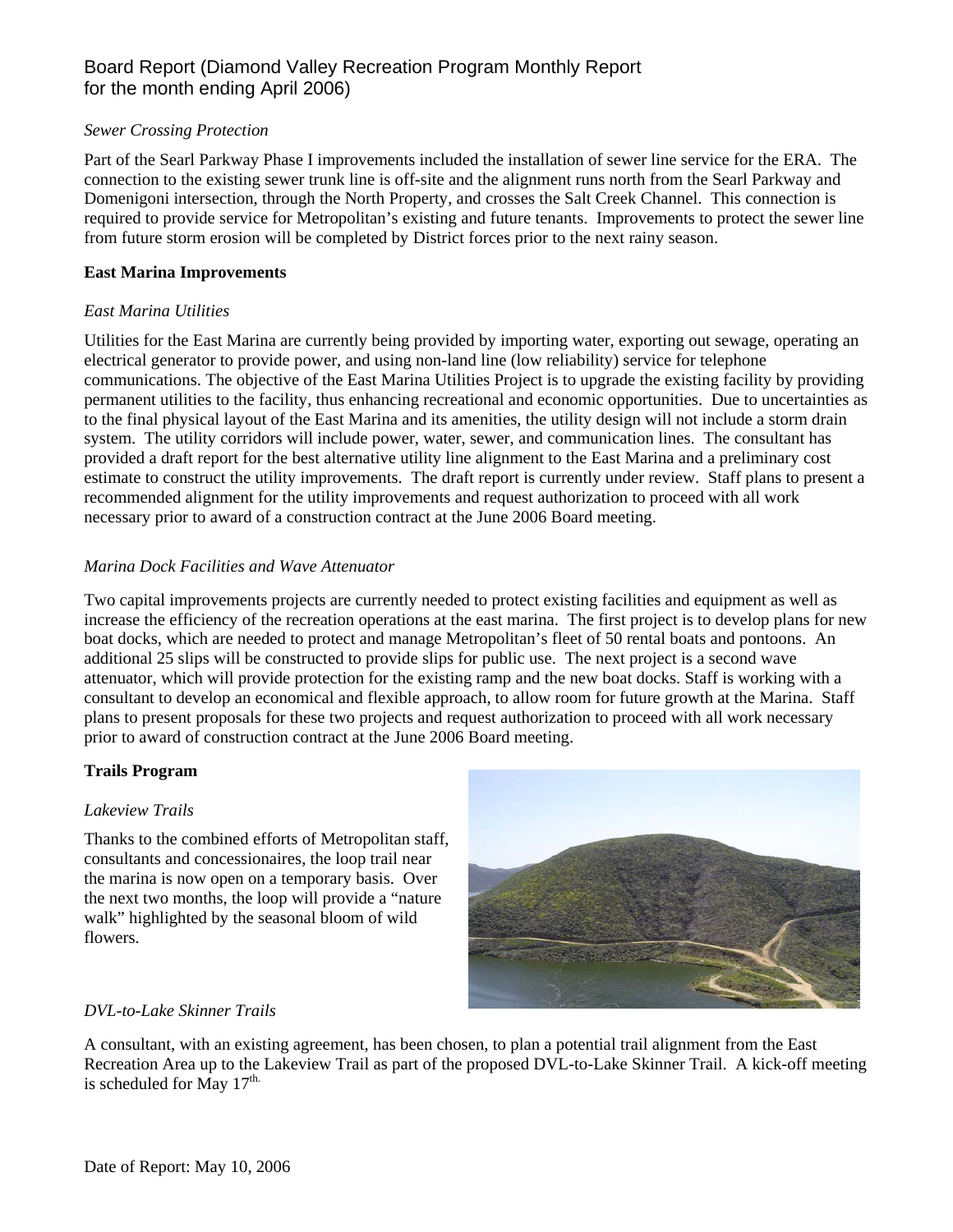## Board Report (Diamond Valley Recreation Program Monthly Report for the month ending April 2006)

### **East Recreation Area and Land Development – RFP 760 Status Report**

At the November 8, 2005, Board meeting, the Chief Executive Officer was authorized to initiate negotiations with the Shopoff Group & Centex Homes (Shopoff/Centex) and continue discussions with the two remaining candidates, Lewis-Shea-Parsons-Ledo International and Lennar-Rancon LLC. The Board approved the Exclusive Negotiating Agreement (ENA) with Shopoff/Centex at the March Board meeting. Staff met with Shopoff/Centex on Thursday, April  $13<sup>th</sup>$  and Thursday, April  $27<sup>th</sup>$ . The first phase of negotiations under the ENA is scheduled to be completed by May 30, 2006.

#### **Tenant Construction Activities**

The following projects are directed and managed by Metropolitan leaseholders or tenants. The purpose for including the following information in this report is to keep Metropolitan's Board apprised of the tenants' progress towards providing recreational facilities at DVL.

### *Valley-Wide Recreation & Park District*

Valley-Wide Recreation & Park District is managing its own construction contract for its aquatic center and administration building. The tenant reports that their project is approximately 81 percent complete and is scheduled to be open to the public in June 2006.

### *The Center for Water Education and Western Center Community Foundation*

The Center for Water Education and Western Center



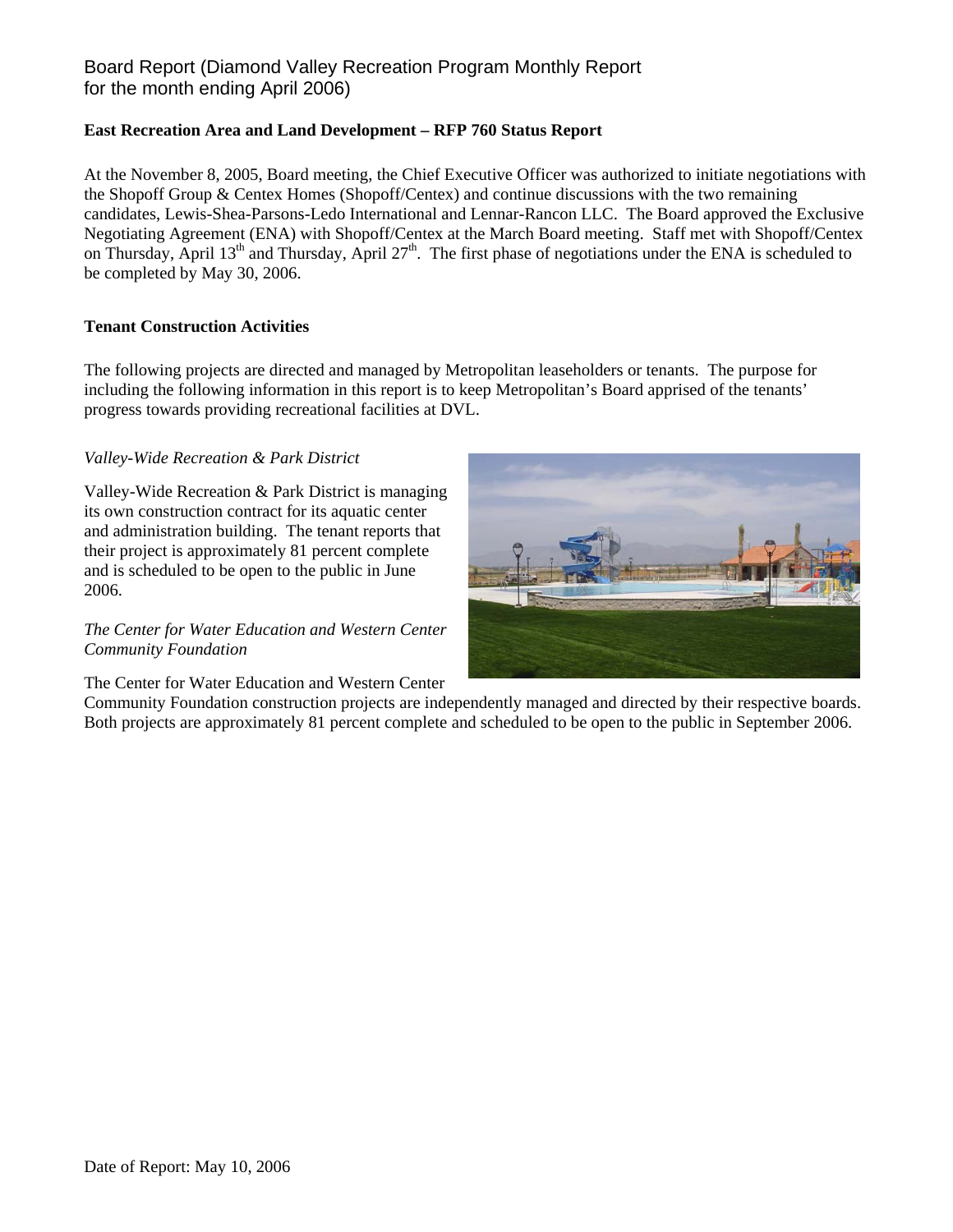## Board Report (Diamond Valley Recreation Program Monthly Report for the month ending April 2006)

## **DVR Program Budget**

The Diamond Valley Recreation (DVR) budget consists of unspent funds from the construction of Diamond Valley Lake, proceeds from the disposition of surplus lands previously acquired for the DVL Project, and funds from public and private sources as approved by the Board in August 2004.

| <b>TABLE 1</b><br>Capital Investment Plan          |                                             |                                 |                                                      |  |  |  |  |  |
|----------------------------------------------------|---------------------------------------------|---------------------------------|------------------------------------------------------|--|--|--|--|--|
| Activities Summary for month ending April 30, 2006 |                                             |                                 |                                                      |  |  |  |  |  |
| Activities                                         | <b>Approved Budget</b><br>(As of Apr. 2006) | Expended<br>(Through Apr. 2006) | Percent of Budget<br>Expended<br>(Through Apr. 2006) |  |  |  |  |  |
|                                                    |                                             |                                 |                                                      |  |  |  |  |  |
| <b>PLANNING &amp; SUPPORT</b>                      | \$<br>17,840,000                            | \$<br>13,367,233                | 75%                                                  |  |  |  |  |  |
| <b>IN-DESIGN &amp; COST ESTIMATES</b>              | \$<br>911,500                               | \$<br>789,907                   | 87%                                                  |  |  |  |  |  |
| <b>IN-CONSTRUCTION PROJECTS</b>                    | \$<br>41,525,220                            | \$<br>28,361,182                | 68%                                                  |  |  |  |  |  |
| <b>COMPLETED PROJECTS</b>                          | \$<br>6,666,495                             | \$<br>6,666,495                 | 100%                                                 |  |  |  |  |  |
| <b>REMAINING APPROVED FUNDS</b>                    | \$<br>1,205,203                             |                                 |                                                      |  |  |  |  |  |
|                                                    |                                             |                                 |                                                      |  |  |  |  |  |
| TOTAL                                              | \$68,148,418                                | \$49,184,817                    | 72%                                                  |  |  |  |  |  |

| <b>AVAILABLE FUNDS</b> | 24,651,582 | Use of funds is subject to Board approval |
|------------------------|------------|-------------------------------------------|
| <b>BUDGET</b>          | 92,800,000 |                                           |

| <b>SURPLUS PROPERTY SALES</b> |  | 4,672,726 | Use of funds is subject to Board approval |
|-------------------------------|--|-----------|-------------------------------------------|
|-------------------------------|--|-----------|-------------------------------------------|